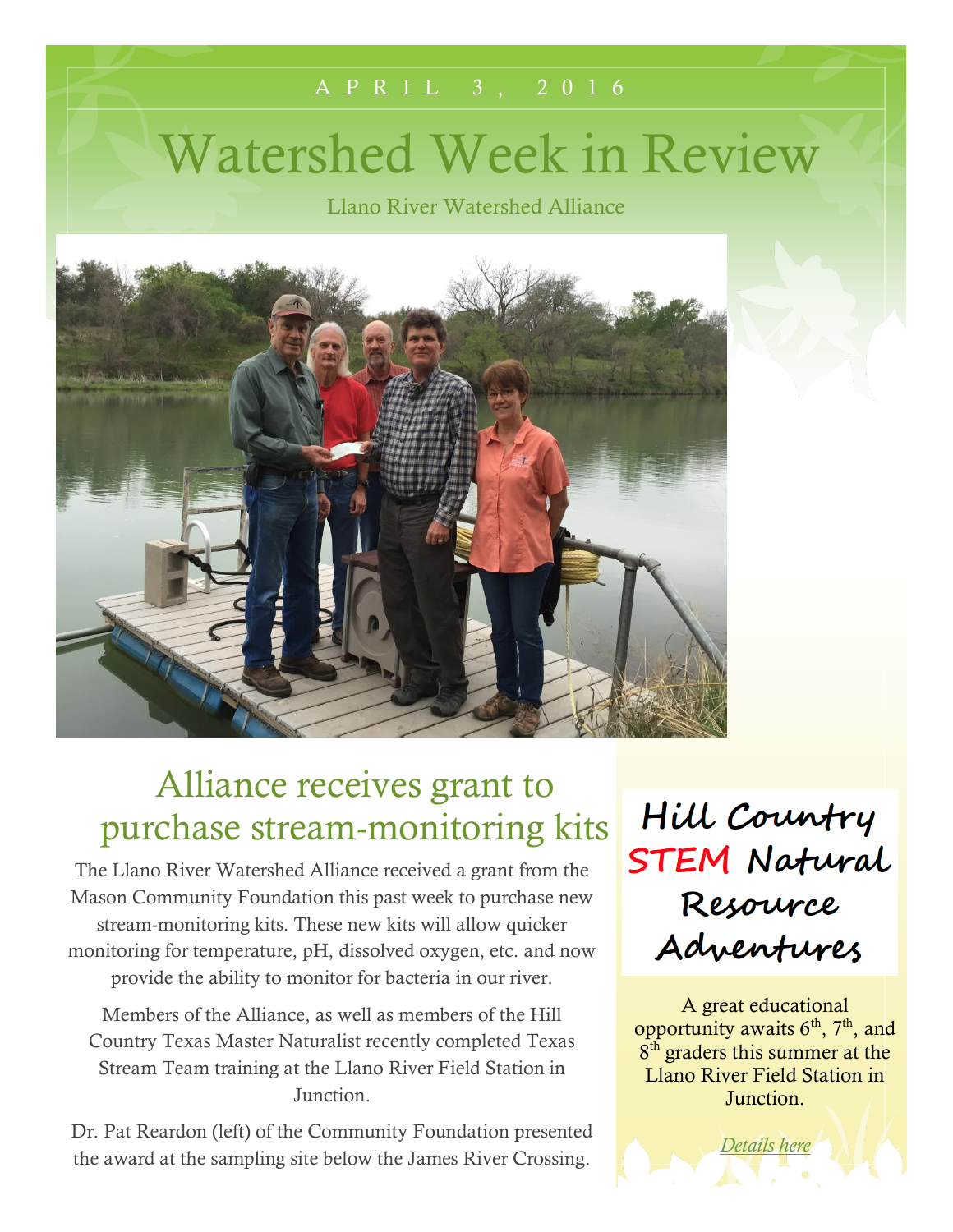### LLANO RIVER WATERSHED ALLIANCE APRIL 3, 2016



### Elephant Ear Treatments

The treatment of invasive Elephant Ear along the Llano by Texas Parks and Wildlife and the Llano River Field Station will continue this spring. This patch (above), just above the confluence of the North and South Llano rivers, was treated last fall. Only a small patch now remains to be treated by follow up efforts.

To date, treatment has occurred along the entire South Llano and the first five miles of the Llano main stem. Treatments will resume along the main stem and North Llano next month.

If you are aware of elephant ear along the river, please let us know, so that none are overlooked. irrigate from James River



*The Alliance learned this week that a [water rights](http://southllano.org/blog/wp-content/files/Star%20S%20Ranch%20WUP%2013025.pdf)  [application](http://southllano.org/blog/wp-content/files/Star%20S%20Ranch%20WUP%2013025.pdf) filed in 2013 to irrigate 195 acres along the James River was withdrawn by the applicant in January of this year.*

*More info about this beautiful tributary of the Llano can be obtained [through this report.](http://southllano.org/blog/wp-content/files/James%20River%20Report%20Draft%203.18.101.pdf)*